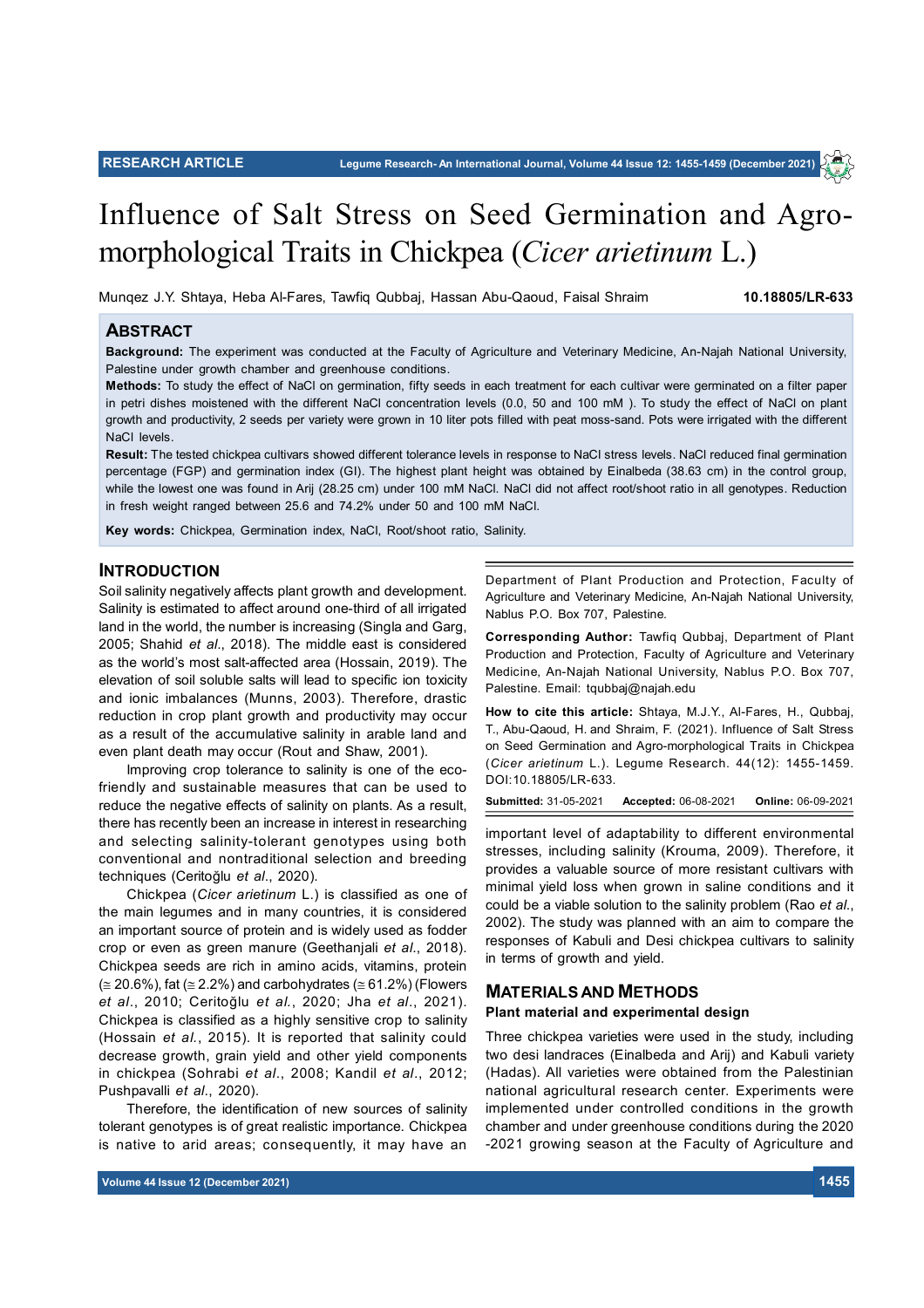Influence of Salt Stress on Seed Germination and Agro-morphological Traits in Chickpea (*Cicer arietinum* L.)

**Data analysis**

Veterinary Medicine, An-Najah National University, Palestine. Both experiments were set in factorial arrangement in a complete randomized design (CRD) with four replications.

6. Root/shoot (R/S) ratio: The R/S ratio was calculated as:

Root/shoot ratio =

Roots dry weight Shoot dry weight

## **Effect of salinity on seed germination**

To study the effect of NaCl on germination, fifty seeds per treatment per cultivar were used. Seeds of uniform size, were surface sterilized in 3% (v/v) of bleach (sodium hypochloride 5.25%) solution for 10 min, rinsed three times in distilled water and then were germinated on a filter paper in 12 cm square petri-dishes. The filter paper was moistened with the solution of the three different NaCl levels (0, 50 and 100 mM). The petri-dishes were kept at  $22^{\circ}$ C (day/night temperatures) and under darkness for germination. Germination was evaluated after 8 days. Seeds were considered as having germinated when the radicle protruded to a length of 2 mm and the following parameters were calculated:

1. Final germination percentage (FGP): FGP was calculated using the following equation:

$$
FGP = \frac{\text{Number of germinated seed}}{\text{Total number of seed tested}} \times 100
$$

2. Germination index (GI): GI was calculated according to the following equation:

$$
GI = \frac{\% \text{ Germination each treatment}}{\% \text{ Germination in the control}} \times 100
$$

## **Effect of salinity on seedling growth and production**

Two pre-germinated seeds per variety were grown in a 10 liter pot filled with a mixture of peat moss-sand (1:2, v/v). Pots were irrigated with fresh water for two weeks and then the following levels (0, 50, 75 and 100 mM) of NaCl were applied (for the control treatment, 0 mM NaCl, fresh water was added). Pots were irrigated every second day by adding 250 ml of the corresponding NaCl concentration. Seventy days after sowing, the experiments were terminated and the following plants' parameters were collected and analyzed:

- 1. Plant height (cm): Measured from the soil surface to the top of the plant.
- 2. Root and plant fresh weight (g).
- 3. Root and plant dry weight (g): Dried in an electric oven for 72 h at  $70^{\circ}$ C.
- 4. Plant height reduction (PHR): It was calculated using the following equation:

PHR (%) = 
$$
\frac{\text{PH at control - PH at the saline condition}}{\text{PH at the saline condition}} \times 100
$$

5. Plant fresh weight reduction (PFWR): It was calculated using the following equation:

 $PFWR (%) =$ 

Plant weight at the  
\nPlant weight at control -  
\nFlant weight at the saline condition  
\n
$$
\times 100
$$

ANOVA analysis was conducted for the different tested parameters, followed by the Bonferroni mean separation test using MINITAB (18) software.

# **RESULTS AND DISCUSSION**

In the present study, the tested chickpea cultivars showed different tolerance levels in response to NaCl stress levels. The inhibitory effects of salinity on morphological traits were observed on the plants at the beginning of the third week after NaCl application. However, the early negative effect of NaCl was observed during seed germination, where NaCl reduced FGP and GI.

## **Final germination percentage (FGP)**

The final germination percentage (FGP) showed significant differences between varieties and NaCl treatments with a significant interaction between the two factors (Table 1). In comparison, all tested varieties completed the FGP in the control treatment (100% of the seeds germinated). The same germination reduction pattern was reported by Farooq *et al*. (2017) and Dadaşoğlu *et al*. (2020) on other chickpeas varieties and the 100 mM NaCl concentration found to be the critical threshold for germination in chickpea (Dadaşoğlu *et al*. 2020).

Similar results were also reported in rice (Islam and Karim, 2010) and chickpea (Özaktan *et al*., 2018; Ceritoğlu *et al*. 2020). Although 50 and 100 mM NaCl did not significantly affect the final germination percentage and germination index of Arij (Small seed variety) (93.33 and 83.33% respectively). Einalbeda was the most affected variety where FGP was significantly reduced at 50 and 100 mM NaCl (80 and 73.33% respectively). Hadas (big seed variety) germination was not affected under 50 mM NaCl (86.67%) while FGP was significantly reduced under 100 mM NaCl (76.67%). Al-Mutawa (2003) reported that the rate and percentage of seed germination of chickpea were significantly reduced by increasing salinity levels and the magnitude of the reduction varied among genotypes Kaya *et al*. (2008) reported that small seed chickpea varieties can germinate in a shorter time than large seed varieties under saline conditions. The results showed that increasing NaCl concentration caused crucial impacts not only on germination rate but also on the agronomic traits; these findings agree with the results reported by Ceritoğlu *et al*. (2020). Flowers *et al*. (2010) stated that chickpea is a plant affected by salinity, where the most tolerant genotypes can't survive for a long time at 100 mM NaCl solution while the susceptible genotypes will die in just 25 mM NaCl solution.

# **Plant height**

After 70 days of growth under different NaCl concentrations (50, 75 and 100 mM), the tested chickpeas varieties showed some differences in terms of growth parameters. The plant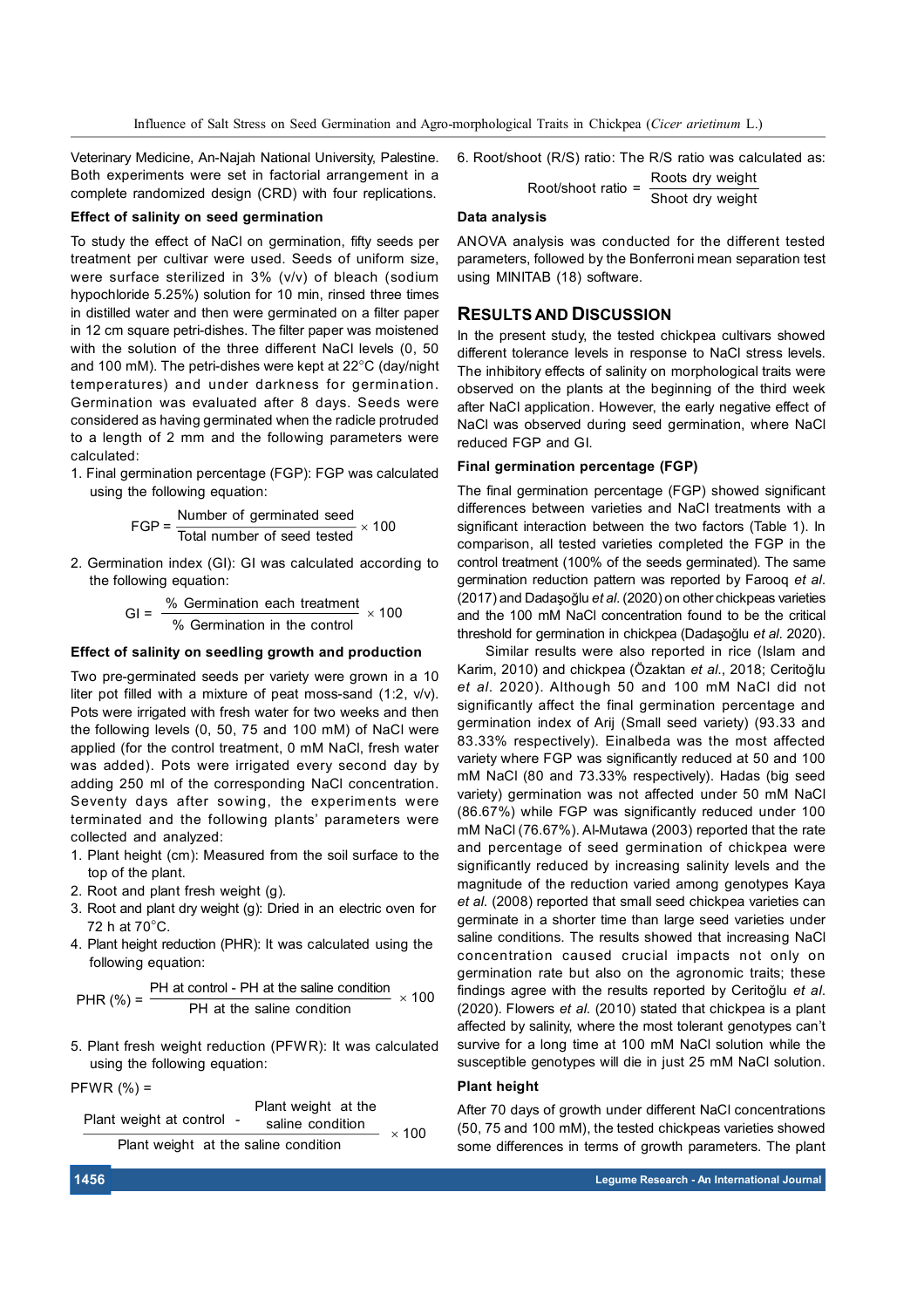Influence of Salt Stress on Seed Germination and Agro-morphological Traits in Chickpea (*Cicer arietinum* L.)

height showed significant differences between varieties and NaCl treatments with a significant interaction (Table 2). These findings agreed with the results reported by Ceritoğlu *et al*. (2020) and Yousef *et al*. (2020). The highest plant height was obtained by Einalbeda (38.63 cm) in the control group, while the lowest one was found in Arij (28.25 cm) under 100 mM NaCl. The mean plant height of cultivars ranged between 31.67 and 34.42 cm. The reduction rates in plant height depending on NaCl treatments are given in Fig 1. Plant height reduction was relatively higher under 100 mM than the lower NaCl concentrations. Welfare *et al*. (2002) reported that high salinity has negative effects on plant height. Arij showed a higher tolerance rate regarding plant height under 50 mM and 75 mM, respectively, while it was the most sensitive under 100 mM NaCl. It was reported that the growth rate was higher in tolerant chickpea genotypes compared with susceptible ones under salinity stress (Kafi *et al*. 2011).

# **Root/shoot ratio**

To test the effect of different NaCl levels on plant growth, the shoot/root ratio was calculated (Table 2). Obtained results show that NaCl did not affect root/shoot ratio in all genotypes, indicating that roots and shoots are in the same range of sensitivity to NaCl stress. A higher root shoot length ratio indicated that the selection of stress tolerance might help improve grain yield (Mazhar *et al*. 2020; Masood *et al*. 2020).

#### **Plant fresh and dry weight**

There were significant differences in plant fresh and dry weight between varieties and NaCl treatments. Significant interaction also affected the fresh and dry weights of the plants (Table 3). These findings are consistent with those stated by Ceritoğlu *et al*. (2020). According to Welfare *et al*. (2002), Sohrabi *et al*. (2008) and Hossain *et al*. (2015), high salinity has a negative impact on shoot weight. Fig 2 showed the reduction percentage in plant fresh weight. The reduction was varied among the three varieties, Hadas was the most influential one. Reduction in fresh weight ranged between 25.6% and 74.2% under 50 and 100 mM NaCl, respectively (the average reduction was 54.3%). The least affected variety was Arij; the reduction in fresh weight ranged between 4.9% and 27.2% under 50 and 100 mM NaCl, respectively affected by NaCl. Similar results were reported in chickpea and pea (Yousef *et al*., 2020; (the average reduction was 12.9%). Einalbeda showed the lowest reduction in plant fresh

**Table 1:** The effect of NaCl on final germination percentage and germination index of three chickpea cultivars.

| Variety   |                     | Final germination percentage (FGP) | Germination index (GI) |                   |                     |                      |  |
|-----------|---------------------|------------------------------------|------------------------|-------------------|---------------------|----------------------|--|
|           | Control             | 50 mM                              | $100 \text{ mM}$       | Control           | 50 mM               | 100 mM               |  |
| Einalbeda | $100.00^{\circ}$    | $80.00^{bc}$                       | $73.33^\circ$          | 1.00 <sup>a</sup> | $0.80^{bc}$         | 0.73c                |  |
| Arij      | $100.00^{\text{a}}$ | $93.33^{ab}$                       | 83.33 <sup>abc</sup>   | 1.00 <sup>a</sup> | $0.93^{ab}$         | $0.83$ abc           |  |
| Hadas     | $100.00^a$          | 86.67abc                           | 76.67bc                | 1.00 <sup>b</sup> | 0.87 <sup>abc</sup> | $0.77$ <sup>bc</sup> |  |

Numbers share the same letter(s) are not significantly differ (Bonferroni test,  $P = .05$ ).

| Table 2: The effect of different levels of NaCl on plant height (cm) and on shoot/root ratio of three chickpea cultivars. |  |  |  |  |  |  |  |  |  |  |  |  |  |  |  |  |  |  |  |  |
|---------------------------------------------------------------------------------------------------------------------------|--|--|--|--|--|--|--|--|--|--|--|--|--|--|--|--|--|--|--|--|
|---------------------------------------------------------------------------------------------------------------------------|--|--|--|--|--|--|--|--|--|--|--|--|--|--|--|--|--|--|--|--|

| Variety   |                        | Plant height (cm)      |                        |                  | Shoot/root ratio |             |                   |             |  |
|-----------|------------------------|------------------------|------------------------|------------------|------------------|-------------|-------------------|-------------|--|
|           | Control                | 50 mM                  | 75 mM                  | $100 \text{ mM}$ | Control          | 50 mM       | 75 mM             | 100 mM      |  |
| Einalbeda | 38.63a                 | $35.50$ <sup>abc</sup> | $36.38^{ab}$           | $36.25^{ab}$     | $0.34^{ab}$      | $0.27^{ab}$ | 0.24 <sup>b</sup> | $0.50^{ab}$ |  |
| Arij      | $31.63$ <sup>abc</sup> | $32.25$ <sup>abc</sup> | $31.63$ <sup>abc</sup> | $28.25^\circ$    | $0.25^{b}$       | $0.26^{ab}$ | $0.25^{ab}$       | $0.34^{ab}$ |  |
| Hadas     | $33.00$ <sup>abc</sup> | $31.63$ <sup>abc</sup> | $30.38^{bc}$           | $30.50^{bc}$     | $0.52^{ab}$      | $0.42^{ab}$ | 0.54a             | $0.45^{ab}$ |  |

Numbers share the same letter(s) are not significantly differ (Bonferroni test,  $P = .05$ ).





**Volume 44 Issue 12 (December 2021) 1457**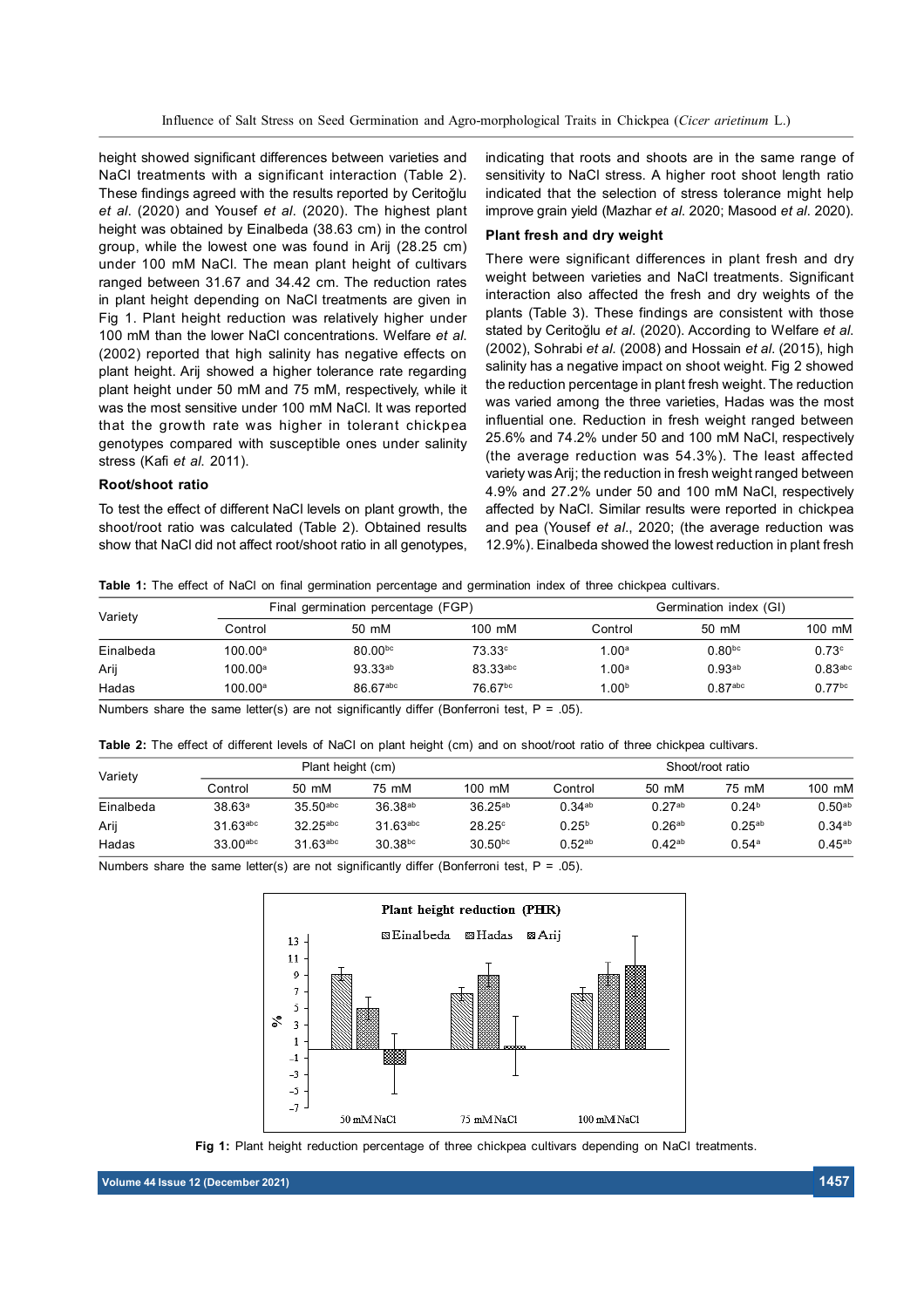Influence of Salt Stress on Seed Germination and Agro-morphological Traits in Chickpea (*Cicer arietinum* L.)



**Fig 2:** Plant fresh weight reduction percentage of three chickpea cultivars depending on NaCl treatments.

**Table 3:** The effect of different levels of NaCl on Plant fresh and dry weight of three chickpea cultivars.

| Variety   |                     |                        | Plant fresh weight (g) | Plant dry weight (g)   |                    |                       |                       |                       |  |
|-----------|---------------------|------------------------|------------------------|------------------------|--------------------|-----------------------|-----------------------|-----------------------|--|
|           | Control             | 50 mM                  | 75 mM                  | $100 \text{ mM}$       | Control            | 50 mM                 | 75 mM                 | 100 mM                |  |
| Einalbeda | $22.93^{ab}$        | 15.61 <sup>cd</sup>    | 16.15 <sup>bcd</sup>   | $19.52$ <sup>abc</sup> | 8.68 <sup>a</sup>  | $7.04$ <sup>abc</sup> | $7.45$ <sup>abc</sup> | $7.35$ <sup>abc</sup> |  |
| Arij      | 15.20 <sup>cd</sup> | 14.49 <sup>cd</sup>    | 14.24 <sup>cd</sup>    | 11.95 <sup>d</sup>     | $7.04$ abc         | $6.69$ abc            | $6.53$ <sup>abc</sup> | 5.65c                 |  |
| Hadas     | 24.10 <sup>a</sup>  | $19.20$ <sup>abc</sup> | 14.77 <sup>cd</sup>    | 13.84 <sup>cd</sup>    | 8.29 <sup>ab</sup> | 7.87ab                | $6.09^{bc}$           | $5.94^{bc}$           |  |

Numbers share the same letter(s) are not significantly differ (Bonferroni test,  $P = .05$ ).

|  |  |  |  |  | Table 4: The effect of different levels of NaCI on root fresh and dry weight of three chickpea cultivars. |  |
|--|--|--|--|--|-----------------------------------------------------------------------------------------------------------|--|
|--|--|--|--|--|-----------------------------------------------------------------------------------------------------------|--|

| Variety   |                   |                    | Root fresh weight (g) | Root dry weight (g) |                   |                   |                   |                   |  |
|-----------|-------------------|--------------------|-----------------------|---------------------|-------------------|-------------------|-------------------|-------------------|--|
|           | Control           | 50 mM              | 75 mM                 | $100 \text{ mM}$    | Control           | 50 mM             | 75 mM             | $100 \text{ mM}$  |  |
| Einalbeda | $8.81^{bc}$       | 4.27 <sup>cd</sup> | 3.90 <sup>d</sup>     | $10.05^{ab}$        | 0.54 <sup>b</sup> | 0.40 <sup>b</sup> | 0.36 <sup>b</sup> | 0.37 <sup>b</sup> |  |
| Arij      | 3.73 <sup>d</sup> | 3.74 <sup>d</sup>  | 3.51 <sup>d</sup>     | 4.16 <sup>cd</sup>  | 0.42 <sup>b</sup> | 0.33 <sup>b</sup> | $0.35^{b}$        | 0.30 <sup>b</sup> |  |
| Hadas     | 14.77a            | $7.92$ bcd         | 7.81 <sub>bcd</sub>   | 6.82 <sub>bcd</sub> | 0.96 <sup>a</sup> | 0.60 <sup>b</sup> | 0.58 <sup>b</sup> | 0.44 <sup>b</sup> |  |

Numbers share the same letter (s) are not significantly differ (Bonferroni test,  $P = .05$ ).

weight under 100 mM (0.1% reduction) (Fig 2). Plant dry weight was significantly Dadaşoğlu *et al*. (2020) Einalbeda showed the highest dry weight over NaCl treatments without significant difference from the control (Table 3).

## **Root fresh and dry weight**

The root fresh weight showed significant differences between varieties and NaCl treatments, whereas no significant difference was observed in root dry weight between the tested varieties (Table 4). This is in agreement with the results reported in chickpea (Abdiev *et al*., 2019) and forage pea (Acikbas *et al*., 2021). Despite the salinity, Hadas showed the highest root fresh and dry weights (14.77 and 0.96 g, respectively) compared to Einalbeda and Arij.

# **CONCLUSION**

According to the present results, varieties and NaCl showed significant effects on studied traits and the interaction between varieties and NaCl treatments significantly affected the majority of the studied traits. The results showed that increasing NaCl concentration caused crucial impacts not only on germination rate but also on the agronomic traits. Plant height reduction was relatively higher under 100 mM than the lower NaCl concentrations. Obtained results show

that NaCl did not affect root/shoot ratio in all genotypes, indicating that roots and shoots are in the same range of sensitivity to NaCl stress.

#### **REFERENCES**

- Abdiev, A., Khaitovb, B., Toderichd, K. and Park, K.W. (2019). Growth, nutrient uptake and yield parameters of chickpea (*Cicer arietinum* L.) enhance by rhizobium and azotobacter inoculations in saline soil. Journal of Plant Nutrition. 42: 2703-2714.
- Acikbas, S., Ozyazici, M.A. and Bektas, H. (2021). The effect of salinity on root architecture in forage pea (*Pisum sativum* ssp. *arvense* L.). Legume Research. 44: 407-412.
- Al-Mutawa, M.M. (2003). Effect of salinity on germination and seedling growth of chickpea (*Cicer arietinum* L.) genotypes. International Journal of Agriculture and Biology. 5: 226-229.
- Ceritoğlu, M., Erman, M. and Yildiz, F. (2020). Effect of salinity on germination and some agro-morphological traits in chickpea seedlings. ISPEC Journal of Agricultural Sciences. 4: 82-96.
- Dadaşoğlu, E., Ekinci, M. and Yıldırım, E. (2020). Effects of salt stress on seed germination of chickpea (*Cicer arietinum* L.) and pea (*Pisum sativum* L.). Atatürk University Journal of Agricultural Faculty. 51: 53-62.